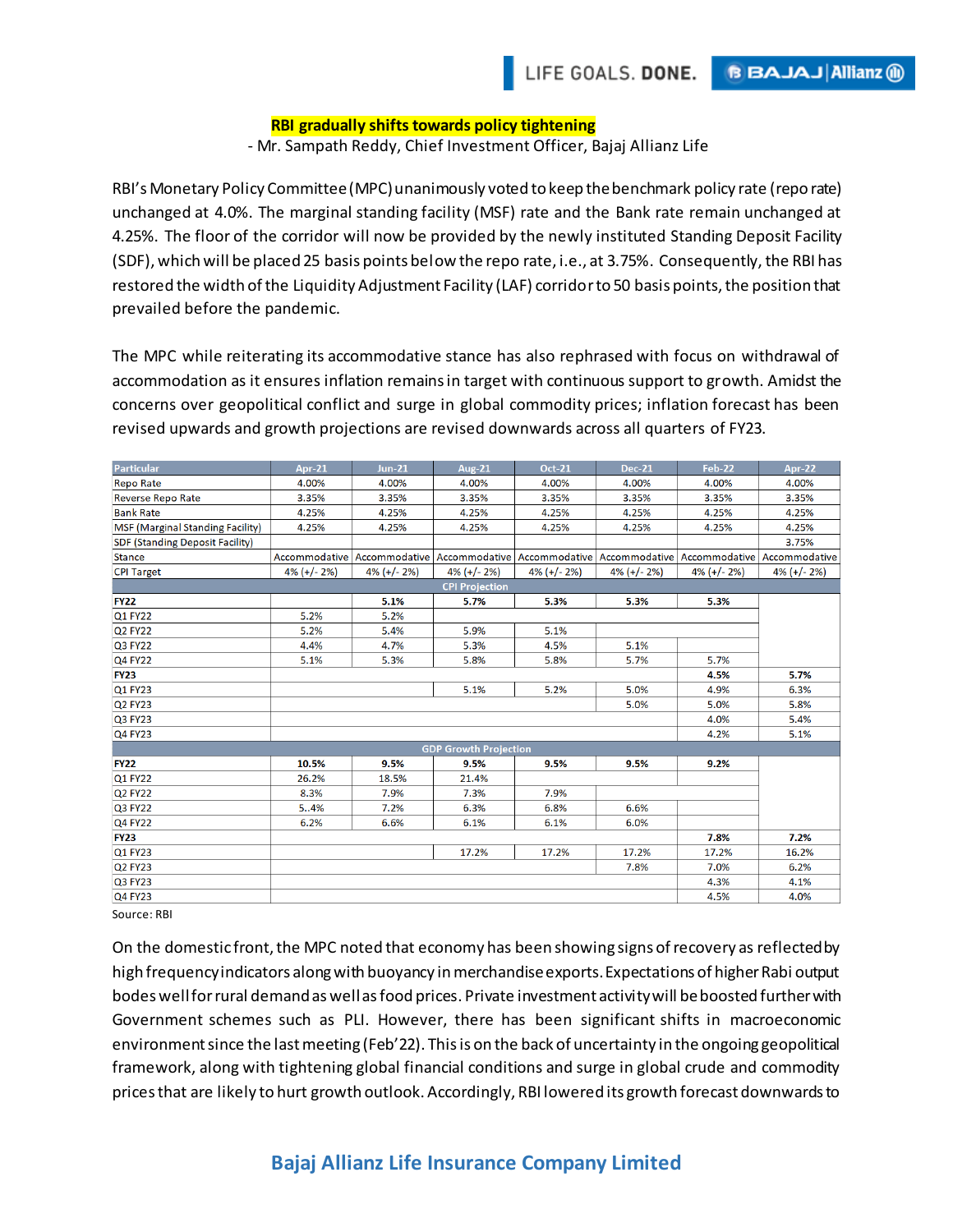7.2% for FY23 (7.8% in Feb'22), Q1FY23 at 16.2% (from 17.2%), Q2FY23 at 6.2%, Q3 and Q4FY23 at 4.1% and 4% respectively.

On the inflation front, the RBI governor said that it has revised the inflation projection upwards on the back of the evolving geopolitical tensions and its impact on overall global commodity prices. The Committee noted it remains watchful as it continues to monitor elevated global price pressure in food items including edible oils. These disruptions will add to input cost pressure too. Against the above backdrop along with assumption of normal monsoon and crude at US\$100/bbl, the MPC has revised its forecast to 5.7% in FY23 (4.5% previously), for Q1FY23 to 6.3% (4.9% earlier), Q2FY23 at 5.8%, Q3FY23 and Q4FY23 at 5.4% and 5.1% respectively.



## **India CPI Inflation Trend (%YoY)**

Source: Bloomberg

The RBI said that system liquidity continues to remain in large surplus with average absorption under the LAF window of Rs 7.5 lakh crore in March 2022. The central bank RBI has indicated that given the current macro-economic conditions and tightening by other major global central banks, RBI's response will also be "pre-emptive and re-calibrated dynamically to the evolving outlook". Currently, RBI manages liquidity in the system through Variable Reverse Repo Rate (VRRR) auctions and overnight reverse repo operations. These tools will continue to be used. Policy also confirmed that in order to avoid market shocks, RBI had been absorbing ~80% of the liquidity at rates close to Repo Rate (4%) through VRRR. Thus, normalization of LAF corridor to 3.75-4.25% (50bps; at pre-Covid-19 levels) has been along the expected lines.

To further manage liquidity, RBI has introduced a new tool, SDF (Standing Deposit Facility) or standing absorption facility. This will act as the floor of the LAF corridor and will be set at 25bps below the Repo Rate (3.75% at present). The key difference between Reverse Repo facility and SDF is that in case of SDF, RBI has no binding collateral constraint. Upper-end of the LAF corridor will be the Marginal Standing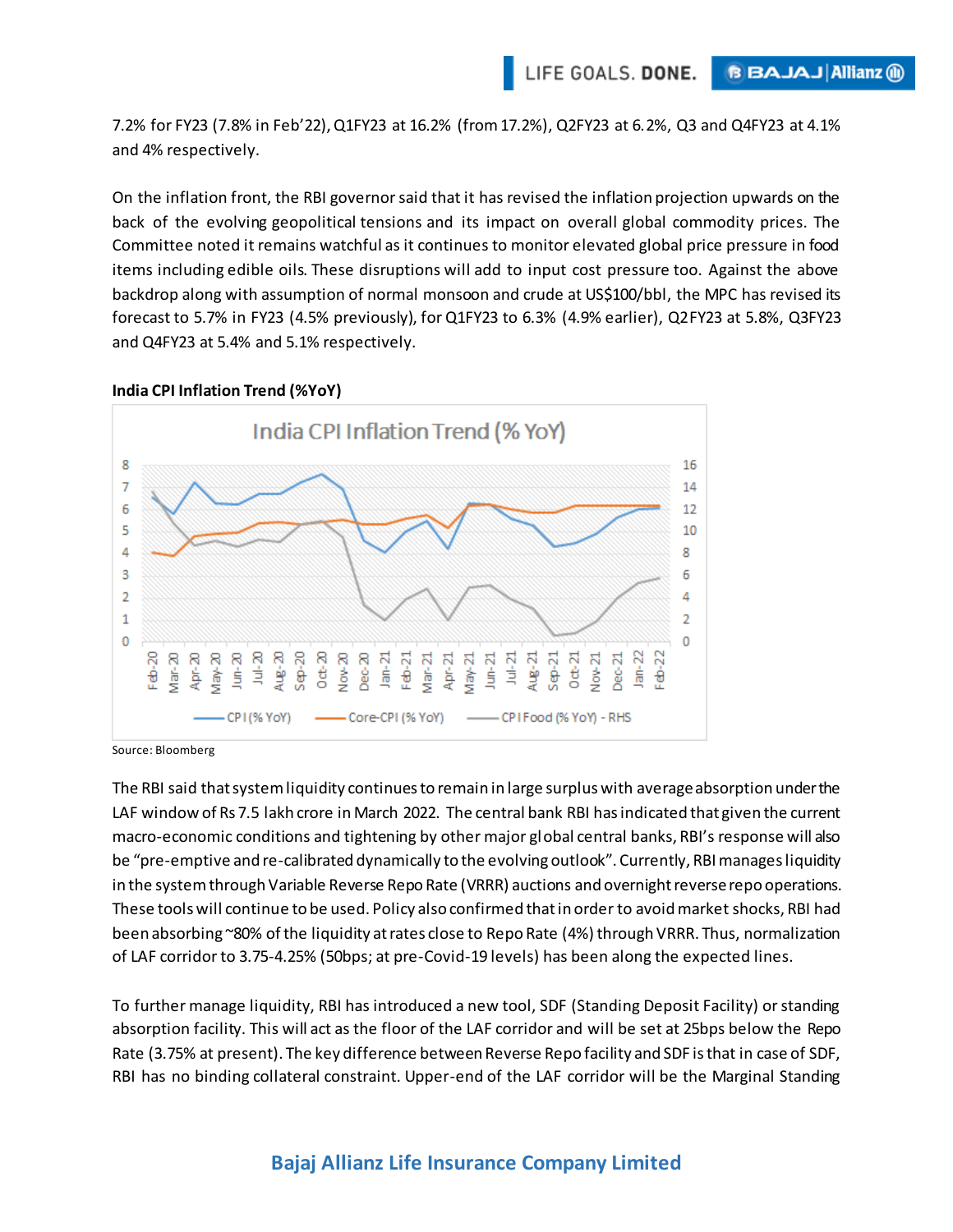Facility (MSF), which will be 25bps above the Repo Rate (4.25% at present). With the introduction of SDF, the usability of Fixed Rate Reverse Repo (FRRR) will decline as the rate remains unchanged at 3.35%.

In addition, RBI has also announced that there will be a "calibrated withdrawal" of the current surplus liquidity overhang of Rs 8.5 lakh crore in the system. This will be done using a multi-year framework, with withdrawal starting from the current fiscal year FY23.

Some other key additional measures announced by the RBI were as follows:

- In Oct'20, RBI had increased the limits under Held to Maturity (HTM) category from 19.5% to 22% of NDTL in respect of statutory liquidity ratio (SLR) eligible securities acquired on or after September 1, 2020. This limit has been increased to 23% till March 31, 2023. From Q1FY24 onwards, the limit will begin to be reduced from 23% to 19.5% in a phased manner.
- In Oct'20, RBI had rationalized the risk weights for individual housing loans by linking them only with loan to value (LTV) ratios for all new housing loans sanctioned up to March 31, 2022. This facility has been extended to all housing loans sanctioned upto March 31, 2023.
- A discussion paper on Climate Risk and Sustainable Finance will be placed by the RBI. This is due to the need for Regulatory Entities (REs) to develop and implement a sound process for understanding and assessing the potential impact of climate-related financial risks in their business strategy and operations. This would require an appropriate governance structure and a strategic framework to effectively manage and address these risks.
- RBI has proposed to set up a committee to examine and review the state of customer service in the Regulatory Entities (REs) and adequacy of customer service regulations and suggest measure to improve the same.
- RBI has proposed that all banks and all ATMs support card-less withdrawal facility. To encourage card-less cash withdrawal facility across all banks and all ATM networks/operators, it is proposed to enable customer authorization through the use of Unified Payments Interface (UPI) while settlement of such transactions would happen through the ATM networks.
- Bharat Bill Payment System (BBPS) RBI has proposed rationalization of Net-worth requirement for operating units (BBPOUs). The current requirement of net worth for a non-bank BBPOU to obtain authorization is Rs 100 crore and it is viewed as a constraint to greater participation. Therefore, RBI has reduced the net worth requirement for non-bank BBPOUs to Rs 25 crore.
- Cyber Resilience and Payment Security Controls of Payment System Operators (PSOs)-With greater adoption of digital payment modes, RBI had prescribed the necessary security controls for digital payment products and services offered by banks and credit card issuing NBFCs. Now, similar directions have been issued for Payment System Operators (PSOs).

**Outlook:**